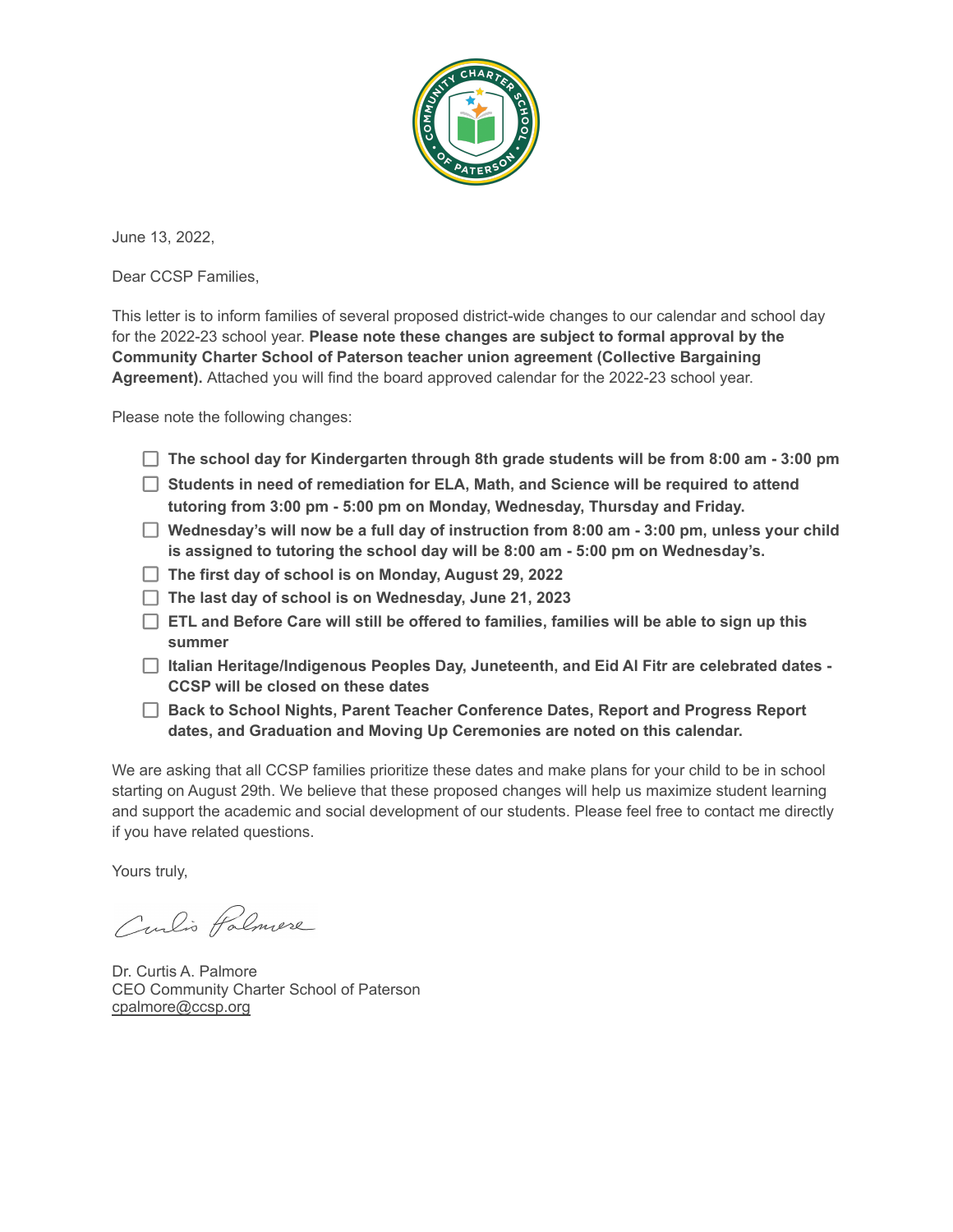

9 de junio de 2022,

Estimadas familias de CCSP,

Esta carta es para informar a las familias sobre varios cambios propuestos en todo el distrito a nuestro calendario y día escolar para el año escolar 2022-23. **Tenga en cuenta que estos cambios están sujetos a la aprobación formal del acuerdo del sindicato de maestros de Community Charter School of Paterson (Acuerdo de negociación colectiva)**. Adjunto encontrará el calendario aprobado por la junta para el año escolar 2022-23.

Tenga en cuenta los siguientes cambios:

- **El día escolar para los estudiantes de Kindergarten a octavo grado será de 8:00 a. m. a 3:00 p. m.**
- **Los estudiantes que necesiten remediación para ELA, Matemáticas y Ciencias deberán asistir a tutoría de 3:00 pm a 5:00 pm los lunes, miércoles, jueves y viernes.**
- **El miércoles ahora será un día completo de instrucción de 8:00 a. m. a 3:00 p. m., a menos que su hijo esté asignado a tutoría, el día escolar será de 8:00 a. m. a 5:00 p. m. los miércoles.**
- **El primer día de clases es el lunes 29 de agosto de 2022**
- **El último día de clases es el miércoles 21 de junio de 2023**
- **ETL y programa antes de la escuela aún se ofrecerán a las familias, las familias podrán inscribirse este verano**
- **Día de la Herencia Italiana/Pueblos Indígenas, Juneteenth y Eid Al Fitr son fechas celebradas - CCSP estará cerrado en estas fechas**
- **Las noches de regreso a la escuela, las fechas de las conferencias de padres y maestros, las fechas de los informes y los informes de progreso y las ceremonias de graduación y ascenso se indican en este calendario.**

Estamos pidiendo que todas las familias de CCSP prioricen estas fechas y hagan planes para que su hijo esté en la escuela a partir del 29 de agosto. Creemos que estos cambios propuestos nos ayudarán a maximizar el aprendizaje de los estudiantes y apoyar el desarrollo académico y social de nuestros estudiantes. No dude en ponerse en contacto conmigo directamente si tiene preguntas relacionadas.

Atentamente,

Curlis Palmere

Dr. Curtis A. Palmore CEO Community Charter School of Paterson [cpalmore@ccsp.org](mailto:cpalmore@ccsp.org)